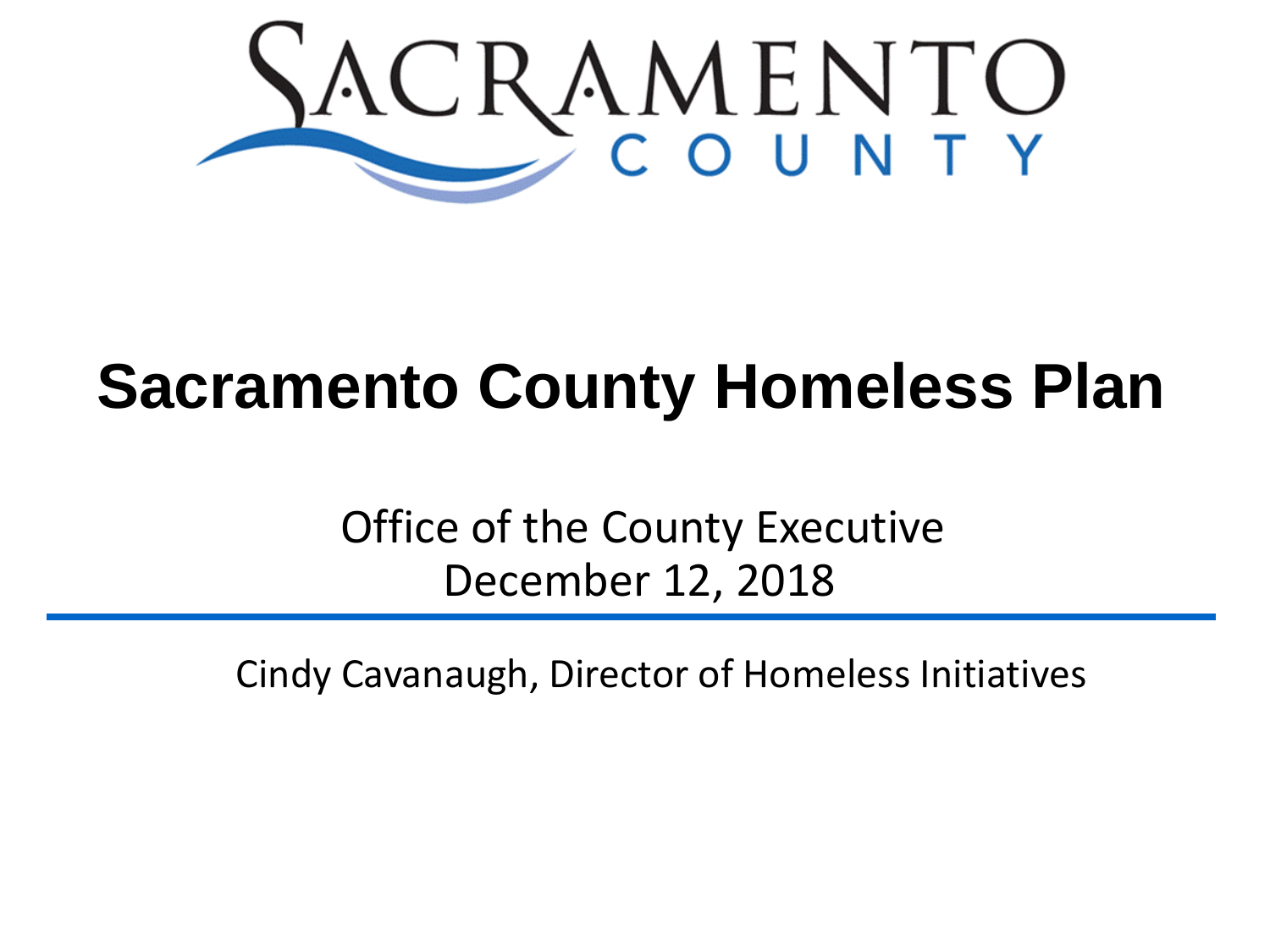## No Place Like Home Program

- No Place Like Home (NPLH) Program enacted in 2016 and approved by CA voters on November 6.
- NPLH provides \$2 billion in bond funding for permanent supportive housing for people who are:
	- Experiencing homelessness, chronic homelessness, or are at risk of becoming chronically homeless; and
	- Living with a serious mental illness and in need of mental health and/or substance use services.
- **Bond repayment from diversion of 7% of Mental Health** Services Act (MHSA) revenue otherwise allocated to Counties for MHSA services.

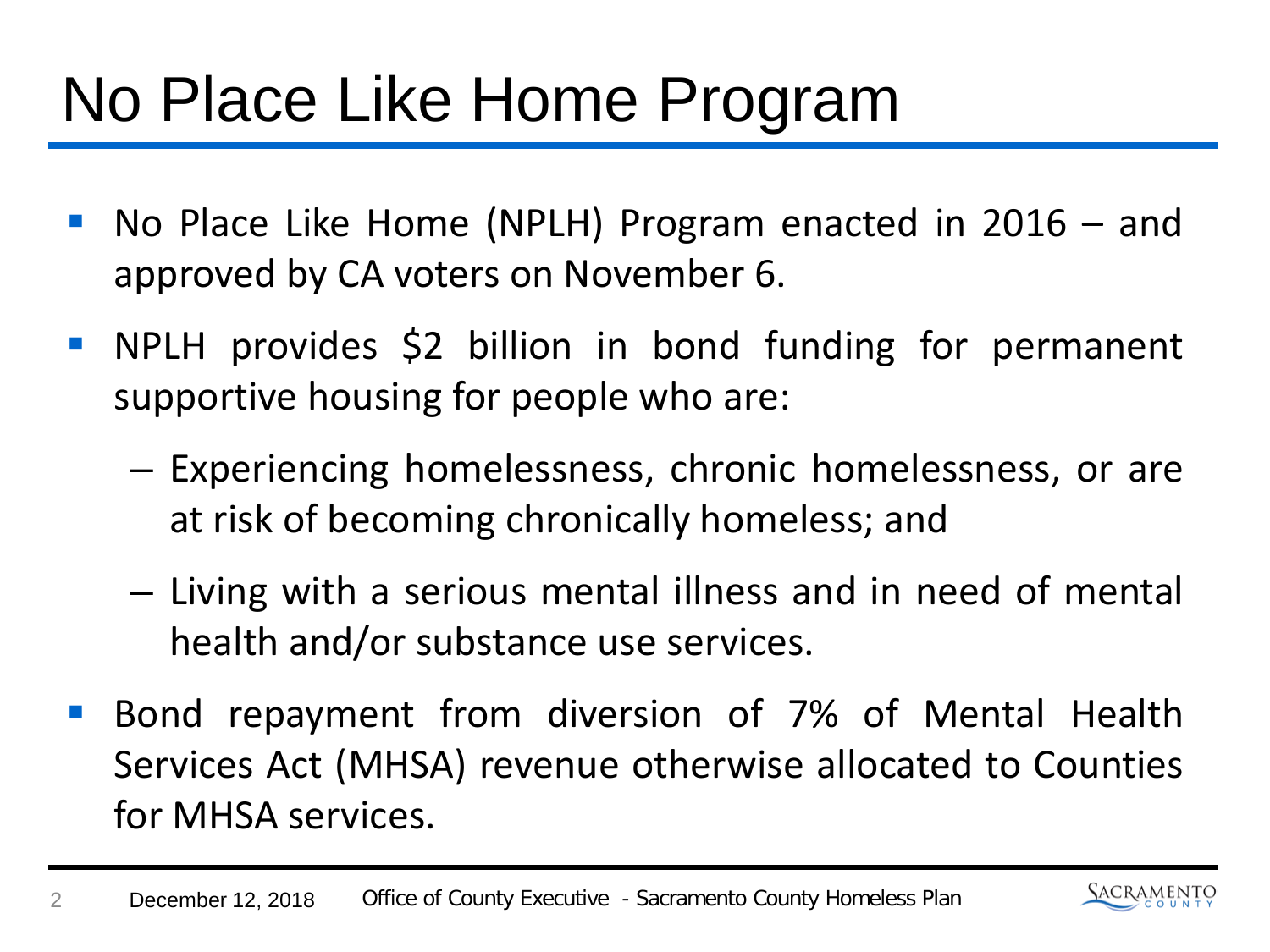# No Place Like Home Program

| <b>Non Competitive Funding</b>                                                                                                                        | <b>Competitive Funding</b>                                                                                     |
|-------------------------------------------------------------------------------------------------------------------------------------------------------|----------------------------------------------------------------------------------------------------------------|
| \$200 million statewide<br>Sacramento County eligible for \$5.087 M                                                                                   | Sacramento eligible to compete in Large<br>County category                                                     |
| State NOFA issued August 15th                                                                                                                         | State NOFA issued October 15th for \$400<br>million, with \$93.5 million available in<br>Large County category |
| No later than February 15, 2021, County<br>project(s) submitted                                                                                       | Applications due to State January 30, 2019                                                                     |
| Local Request to Partner issued by County and SHRA on August 31, 2018.                                                                                |                                                                                                                |
| Recommended development applications for HCD submittal to Board of Supervisors by<br>end of January (for both noncompetitive and competitive funding) |                                                                                                                |

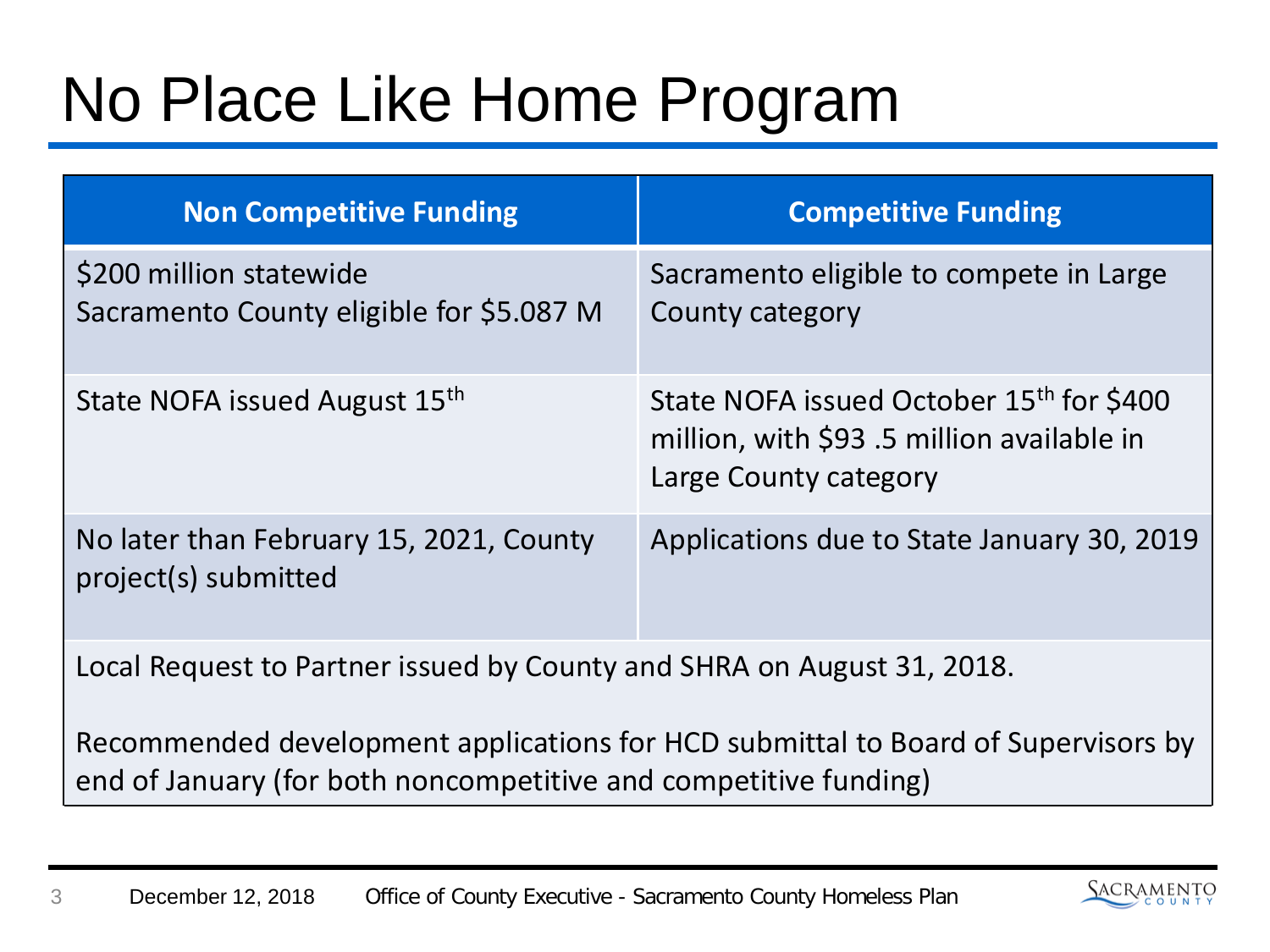## Sacramento County Homeless Plan

| Plan<br><b>Elements</b> | Describe magnitude and characteristics of<br>homelessness, chronic homelessness and the NPLH<br>target population |
|-------------------------|-------------------------------------------------------------------------------------------------------------------|
|                         | Inventory existing efforts underway and partners in<br>ending homelessness                                        |
|                         | Describe current resources and identify critical gaps                                                             |
|                         | Lay out County and stakeholder plans to address<br>unmet needs in key focus areas                                 |

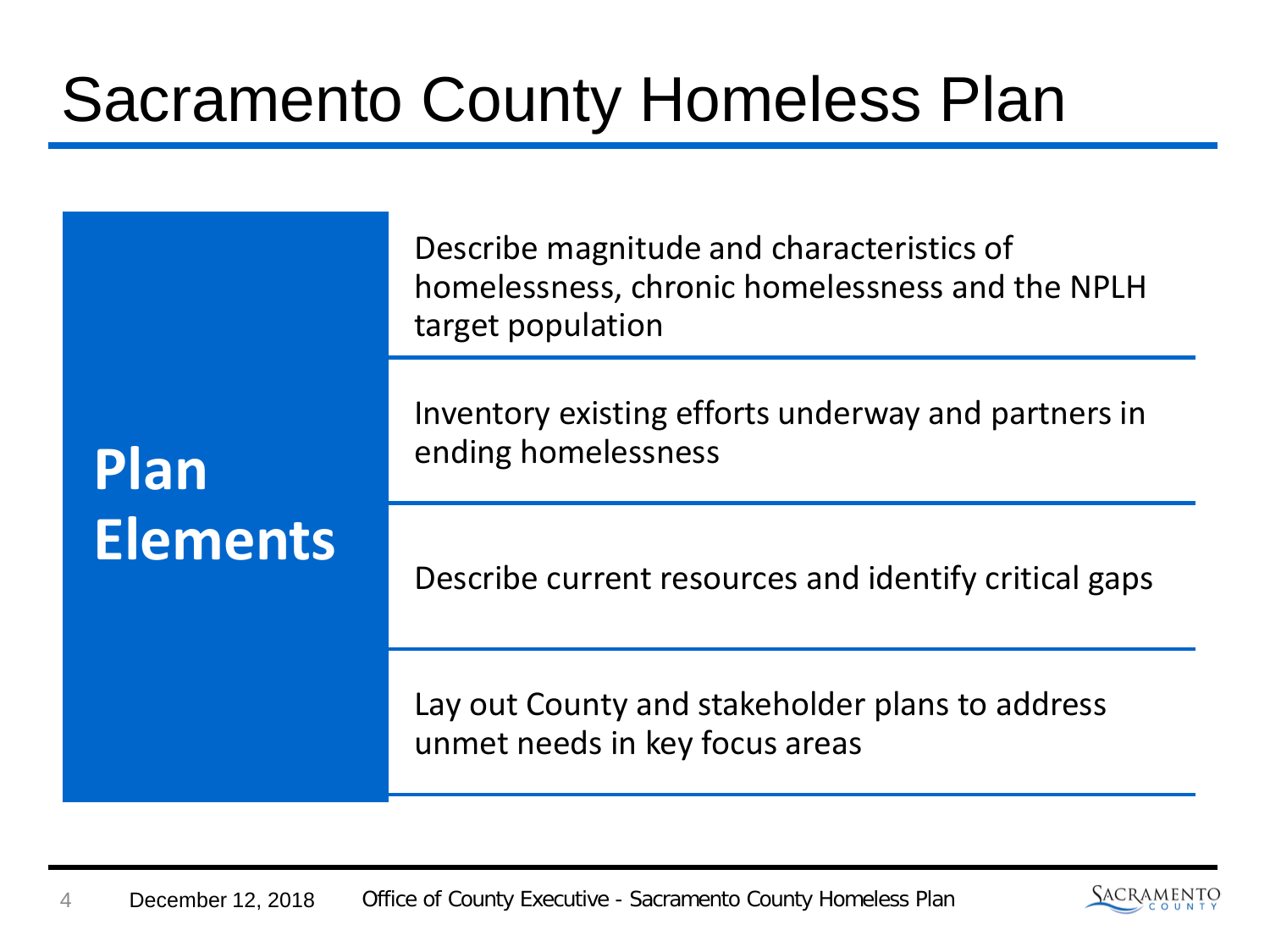# Input Gathering

| <b>Targeted Focus Groups</b>          | <b>Meetings and Interviews</b>       | <b>Meetings with Established</b><br><b>Groups</b> |
|---------------------------------------|--------------------------------------|---------------------------------------------------|
| People with Lived                     | <b>County Departments</b>            | • Continuum of Care                               |
| <b>Experience and Family</b>          | Cities in Sacramento                 | <b>Advisory Body</b>                              |
| <b>Members</b>                        | <b>Sacramento Steps</b><br>$\bullet$ | <b>Criminal Justice Cabinet</b><br>$\bullet$      |
| <b>Housing Development</b>            | Forward                              | <b>Medi-Cal Managed Care</b><br>$\bullet$         |
| <b>Service Providers</b>              | Sacramento Housing &<br>$\bullet$    | <b>Human Services</b><br>$\bullet$                |
| <b>Faith Based Group</b><br>$\bullet$ | Redevelopment Agency                 | <b>Coordinating Council</b>                       |
| <b>Business Interests</b>             |                                      | <b>Disability Advisory</b>                        |
|                                       |                                      | Commission                                        |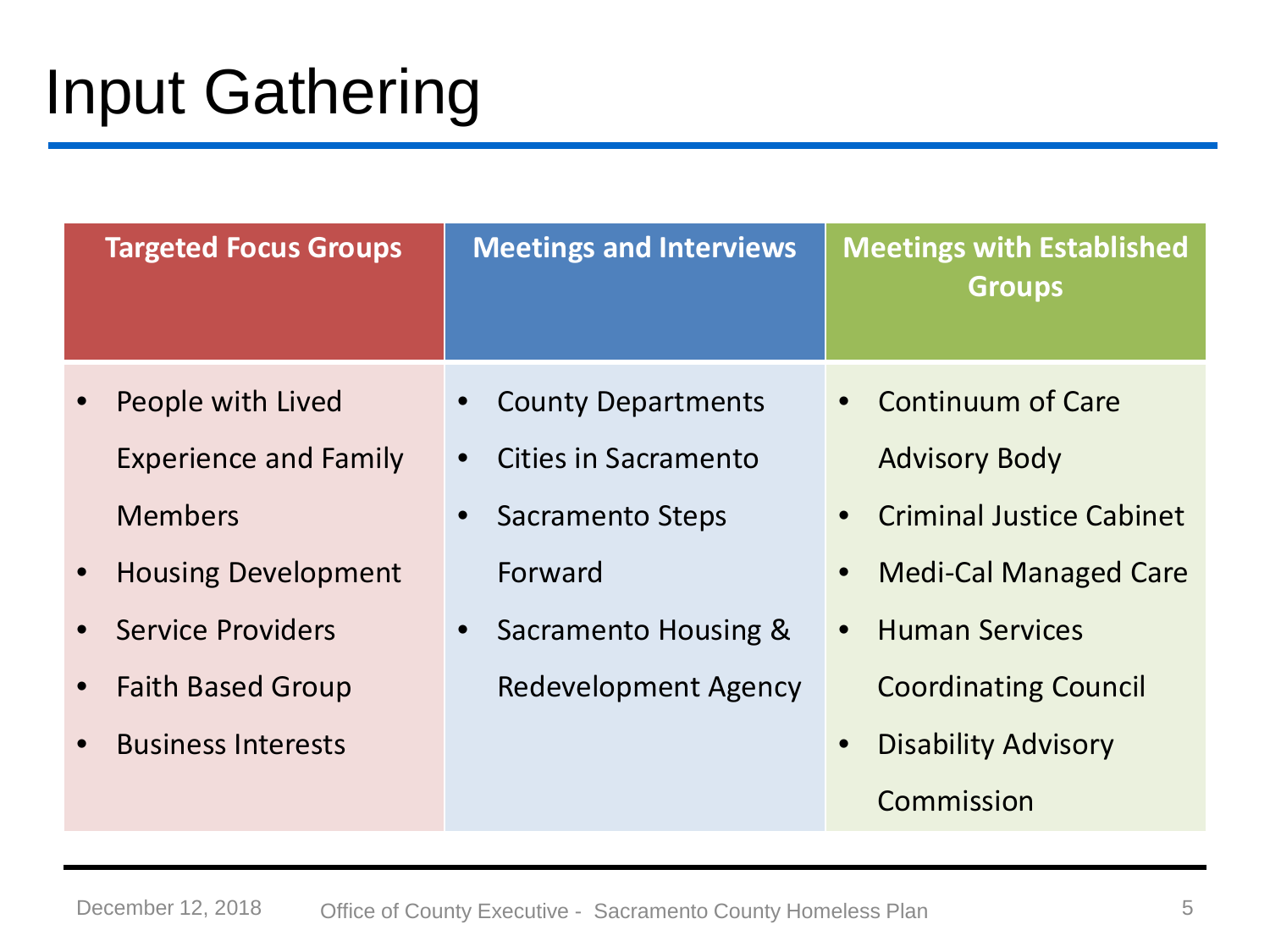# Guiding Principles



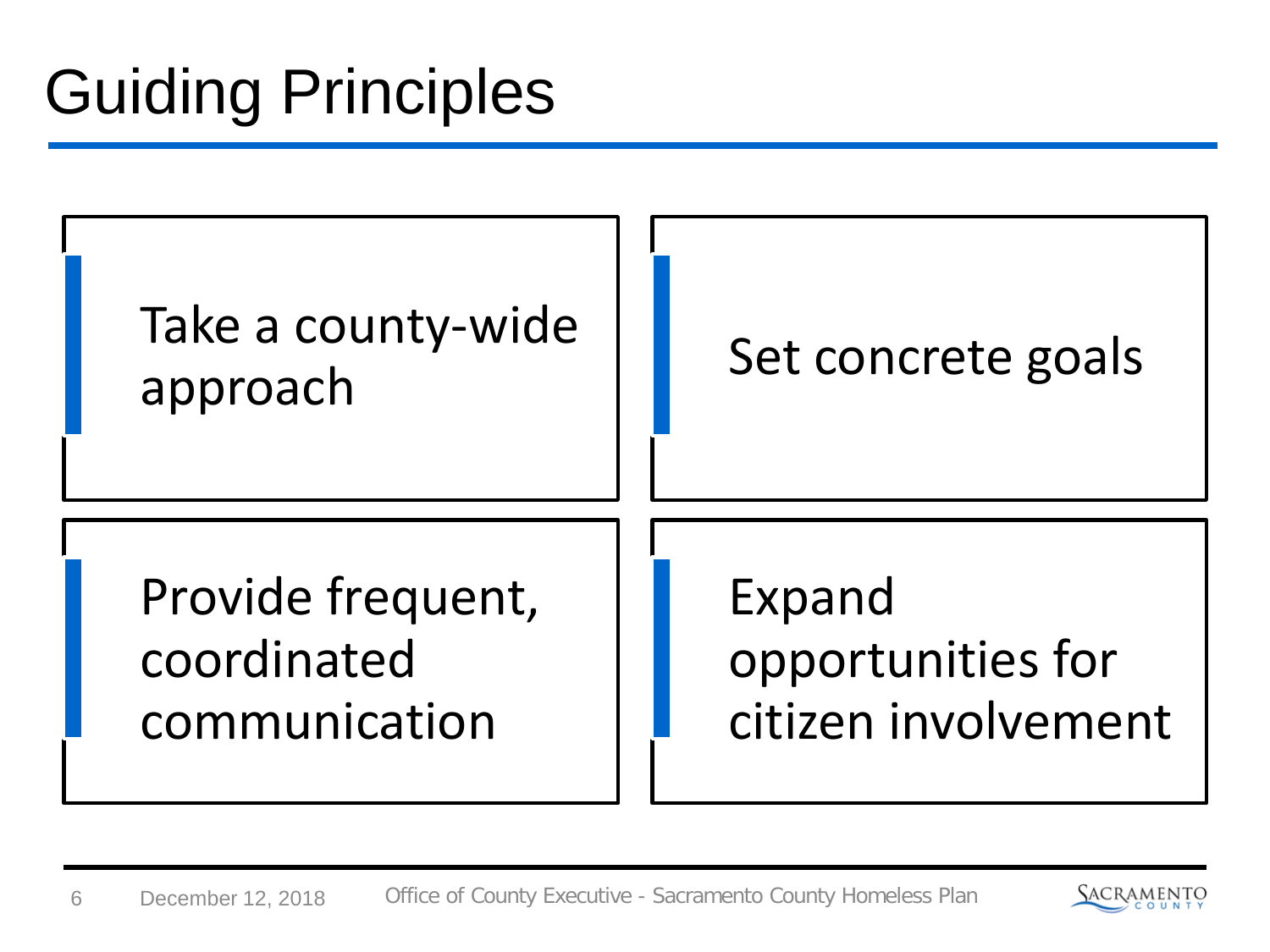#### The State of Homelessness in Sacramento



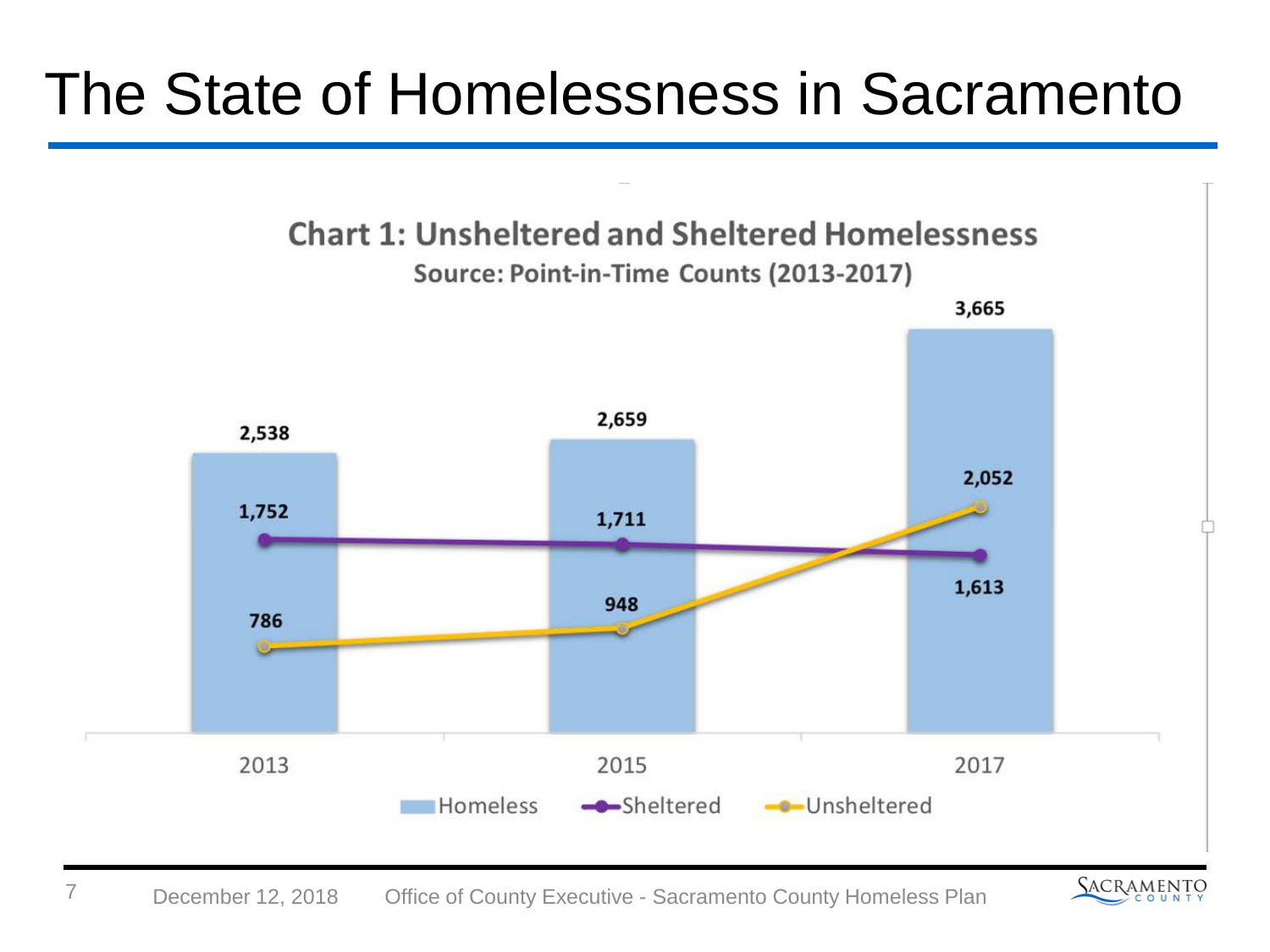#### Race and Homelessness



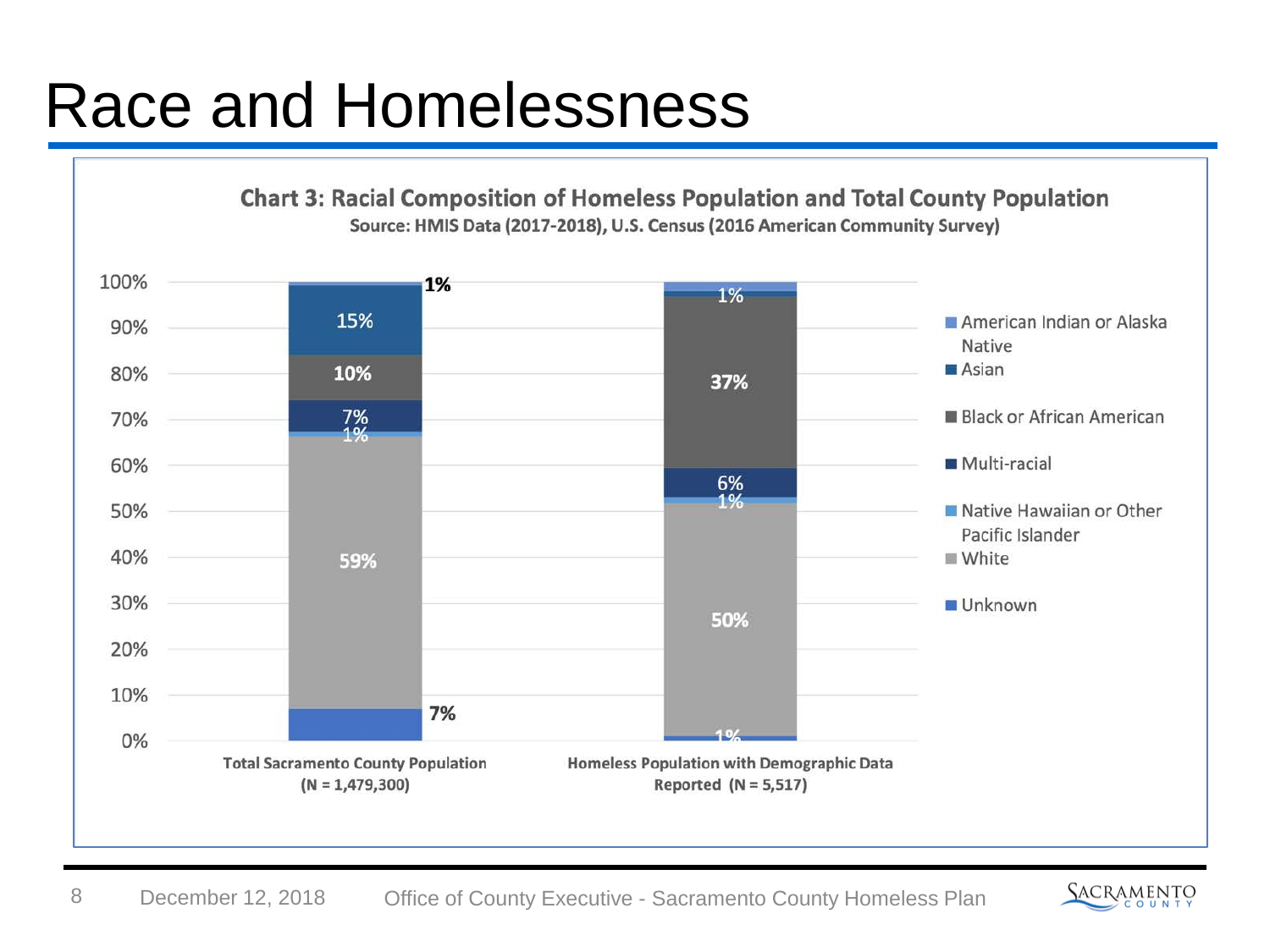## Gender and Homelessness



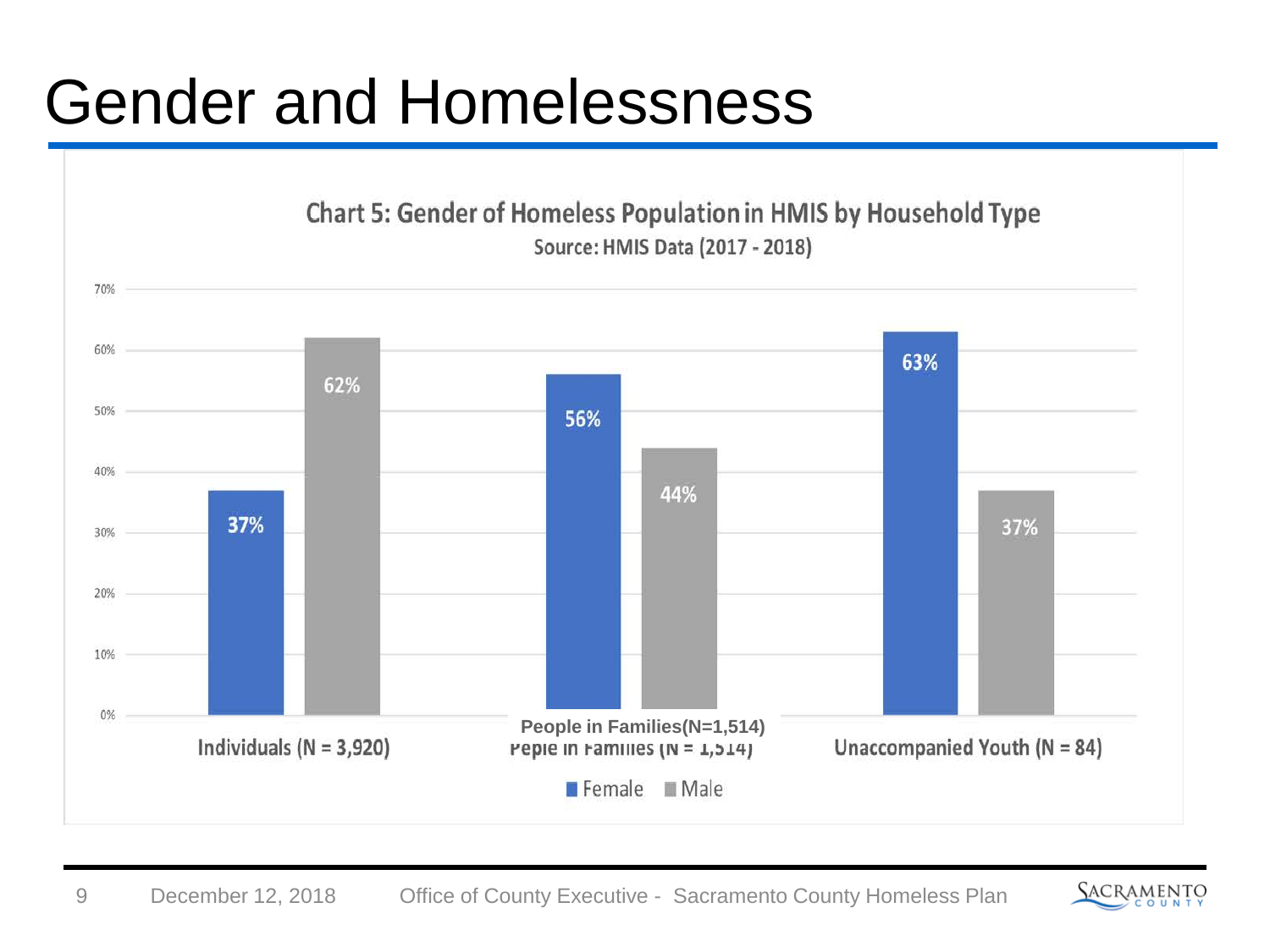#### Chronic Homelessness



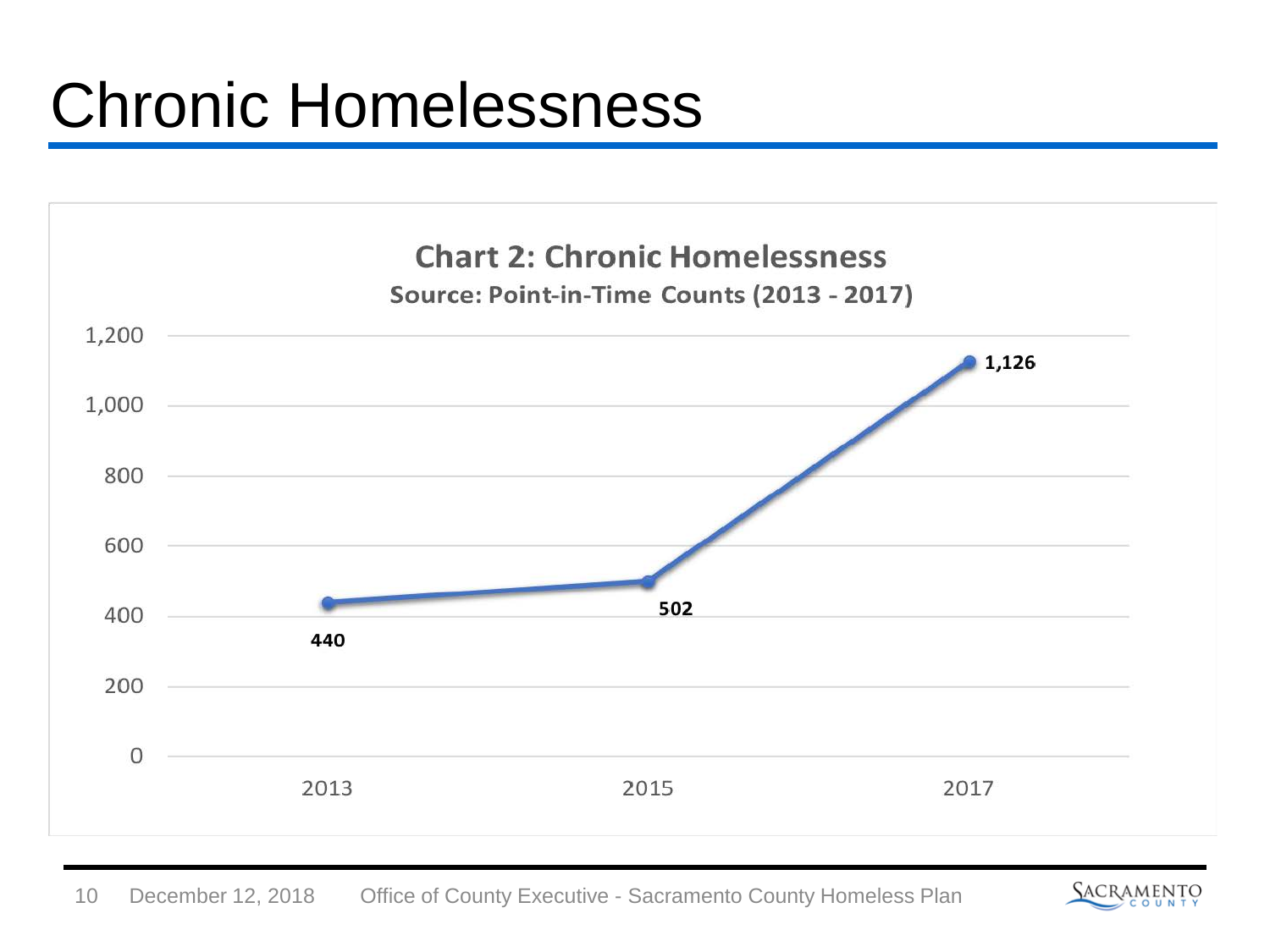#### Mental Illness Among Homeless Chronically Homeless and Unsheltered Chronically Homeless



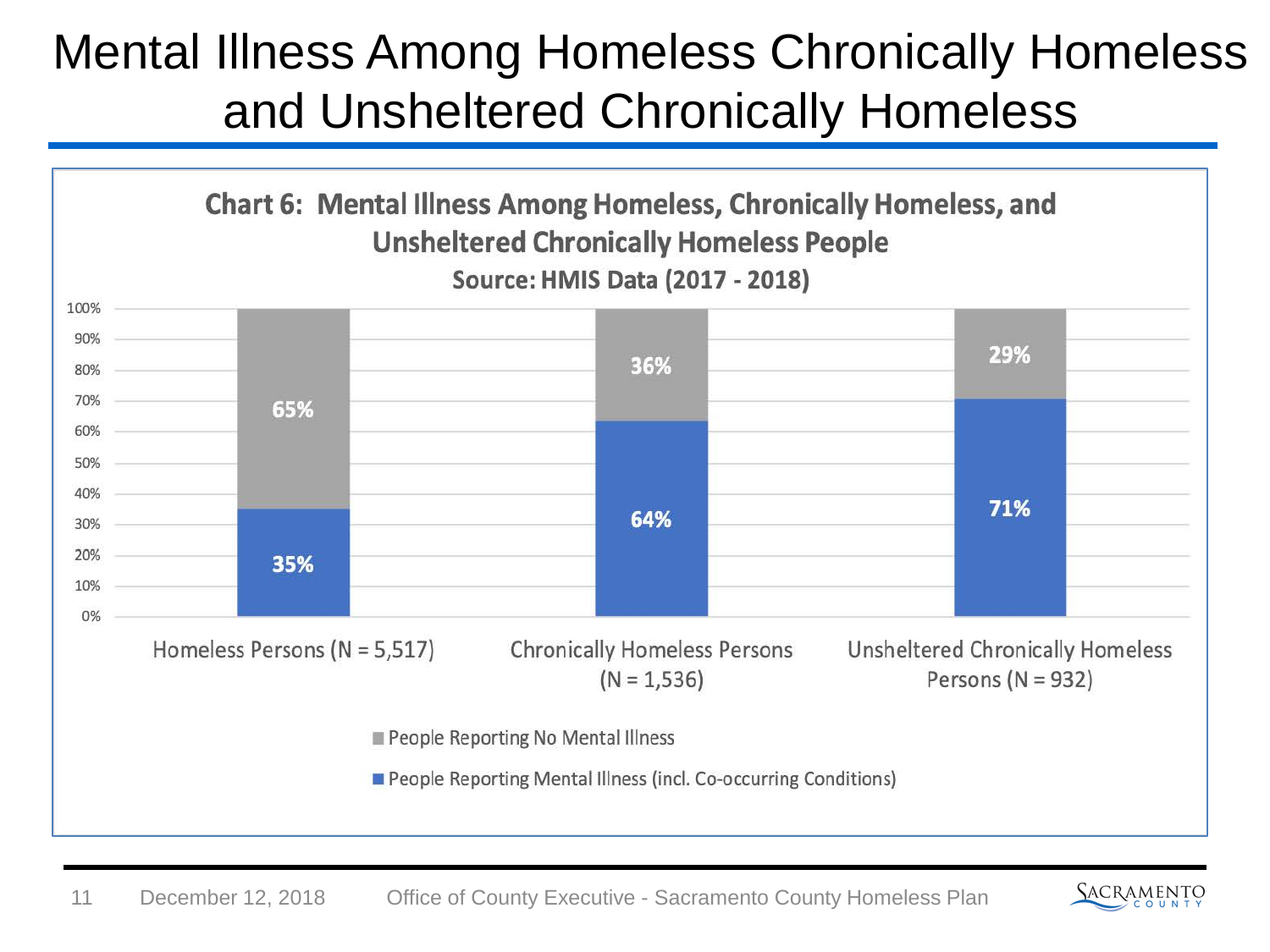#### View from People with Lived Experience

| <b>Confusion about</b>   | Some report negative    |
|--------------------------|-------------------------|
| navigating the system -  | interactions with       |
| how to get assistance    | programs                |
| Trauma and safety        | Program barriers to     |
| concerns - especially in | entry such as clean and |
| congregate settings      | sober requirements or   |
| such as shelter          | medication compliance   |

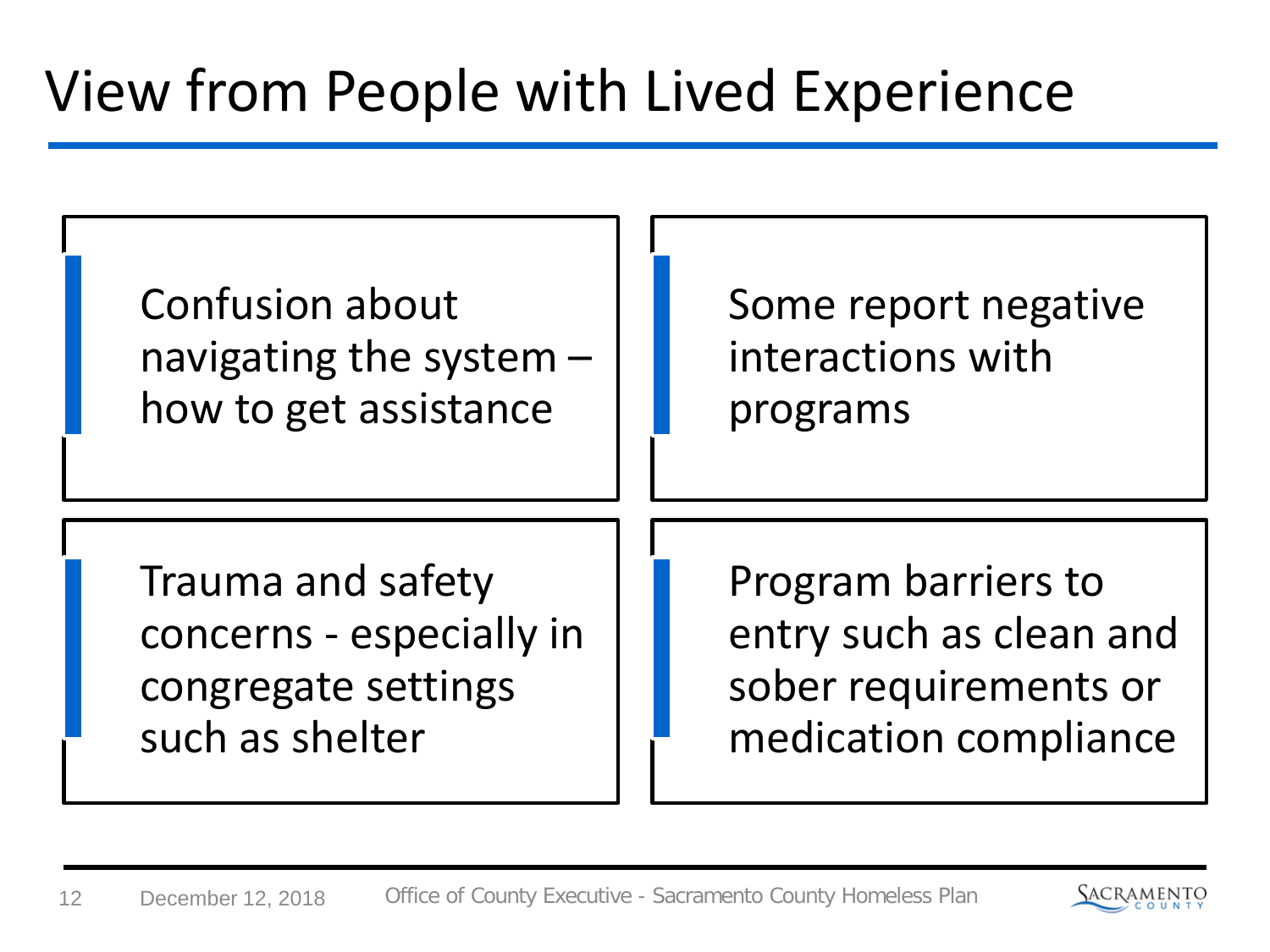## System Resources and Programs

- **Drop-In Center/Day Shelter Programs**: Seven (7) programs throughout the county.
- **Year-Round and Seasonal Overnight Shelters**: Thirty-three (33) shelters with a total of 762 beds for singles, families, and youth.
- **Temporary Housing/Transitional Housing Programs**: Sixteen (16) programs offering a total of 669 beds for singles and families.
- **Rapid Re-housing Programs**: Ten (10) programs with 661 slots (permanent housing units or rooms) for singles and families.
- **Permanent Supportive Housing Programs**: Twenty-seven (27) programs for chronically homeless adults or families and adults or families experiencing mental illness, housing a total of 3,028 people in 2,119 households.

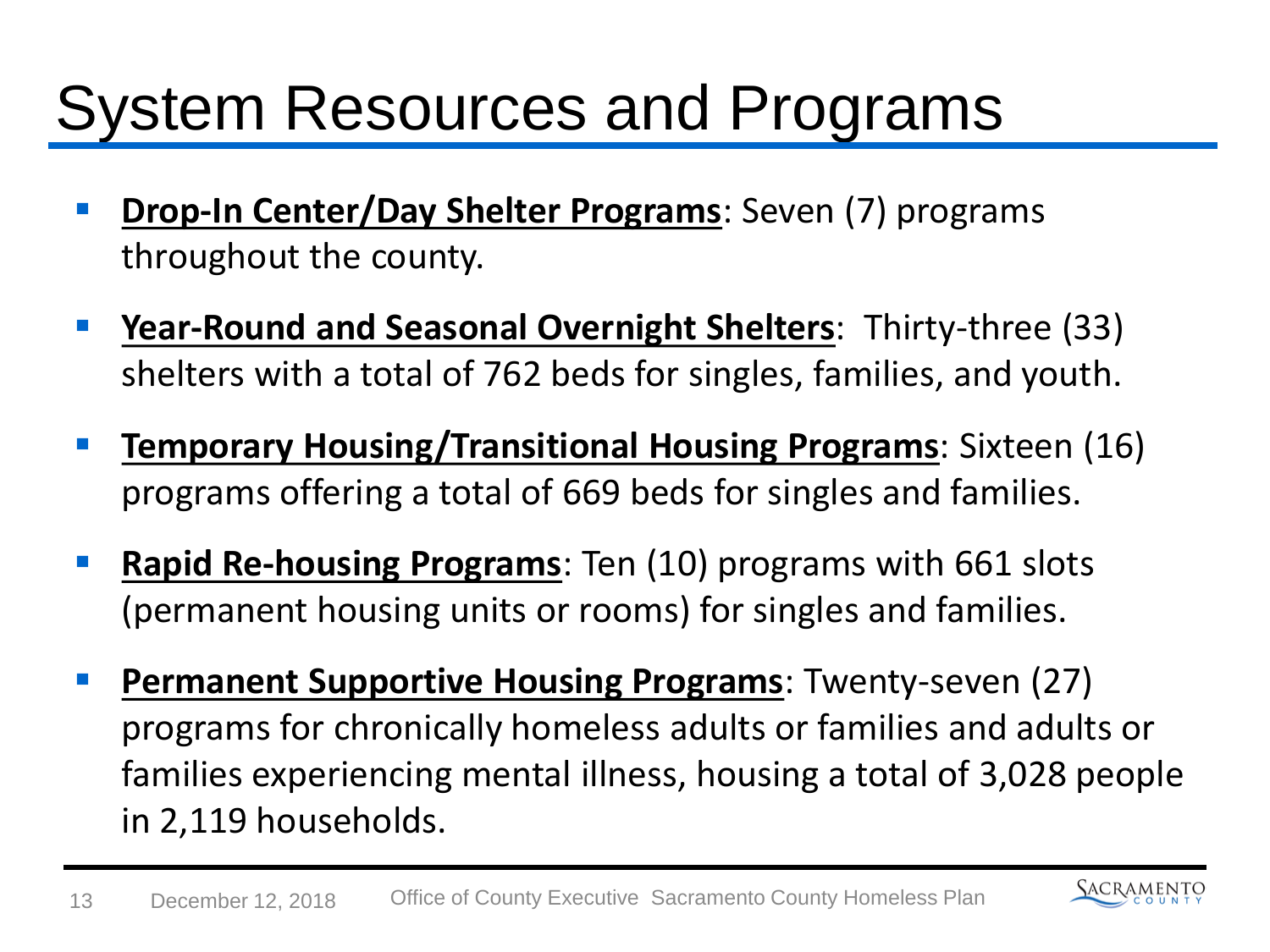## County Resources

| <b>Department</b>                                        | <b>Activities</b>                                                                                                                             |
|----------------------------------------------------------|-----------------------------------------------------------------------------------------------------------------------------------------------|
| Office of the County Executive                           | Homeless Coordination, Strategy and Policies                                                                                                  |
| Child, Family, and Adult Services                        | Child Protective Services, Bringing Families Home<br>Adult Protective Services, Sr. Safe House                                                |
| Department of Human Assistance                           | Targeted CalWORKS Programs, Homeless Services,<br>funding outreach, navigation, shelter, re-housing,<br><b>County Initiatives</b>             |
| Department of Health Services                            | Behavioral Health – Mental Health Services and Alcohol<br>and Drug Services; Primary Health; Public Health                                    |
| Sacramento Housing and<br><b>Redevelopment Authority</b> | <b>Pubic Housing Authority Finance, Emergency Solutions</b><br>Grant, Community Development Block Grant,<br><b>Affordable Housing Finance</b> |

Also: Environmental Management Department, Planning and Environmental Review, Parks Department, Probation Department, Public Defender, Sheriff's Department, District Attorney

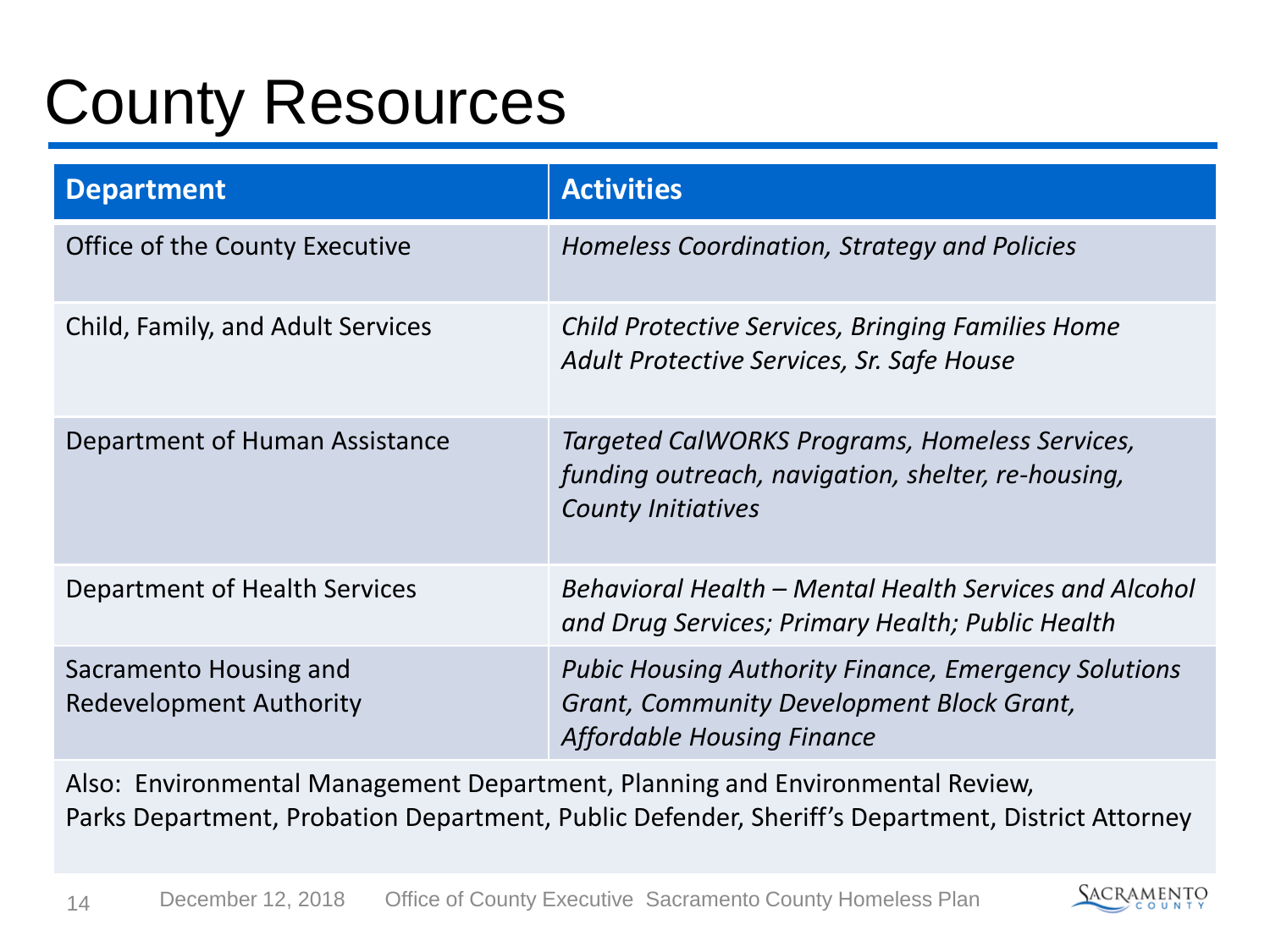# New Initiatives and Change Drivers

| <b>Activity</b>         | <b>County</b>                                                                                                                                                                                                                                                                                                                                                                                                                                                                                     |
|-------------------------|---------------------------------------------------------------------------------------------------------------------------------------------------------------------------------------------------------------------------------------------------------------------------------------------------------------------------------------------------------------------------------------------------------------------------------------------------------------------------------------------------|
| County of<br>Sacramento | <b>Improve Family Crisis and Response Shelters</b><br><b>Full-Service Re-Housing Program</b><br>$\bullet$<br>Flexible Supportive Re-Housing Program<br>Preservation of Mather Community Campus (MCC)<br><b>New Youth Services</b><br>$\bullet$<br>Homeless Outreach, Navigation and Re-Housing Services<br>$\bullet$<br>\$44 million in expanded Mental Health resources from Mental Health<br>$\bullet$<br>Services Act (MHSA)<br>DMS-ODS Waiver to expand substance abuse services<br>$\bullet$ |
| City of<br>Sacramento   | Homeless Triage Centers and New State Funding (HEAP)<br>Pathways to Health + Home: Reduce emergency and crisis medical<br>services by coordinating care, health and housing                                                                                                                                                                                                                                                                                                                       |
| <b>SSF</b>              | New State Funding: HEAP and CESH to improve data, coordinated entry,<br>$\bullet$<br>standardization of services                                                                                                                                                                                                                                                                                                                                                                                  |
| <b>SHRA</b>             | PHA Resources targeted to homeless persons and housing<br>$\bullet$<br>Streamlined funding process for PSH<br>$\bullet$                                                                                                                                                                                                                                                                                                                                                                           |
|                         |                                                                                                                                                                                                                                                                                                                                                                                                                                                                                                   |

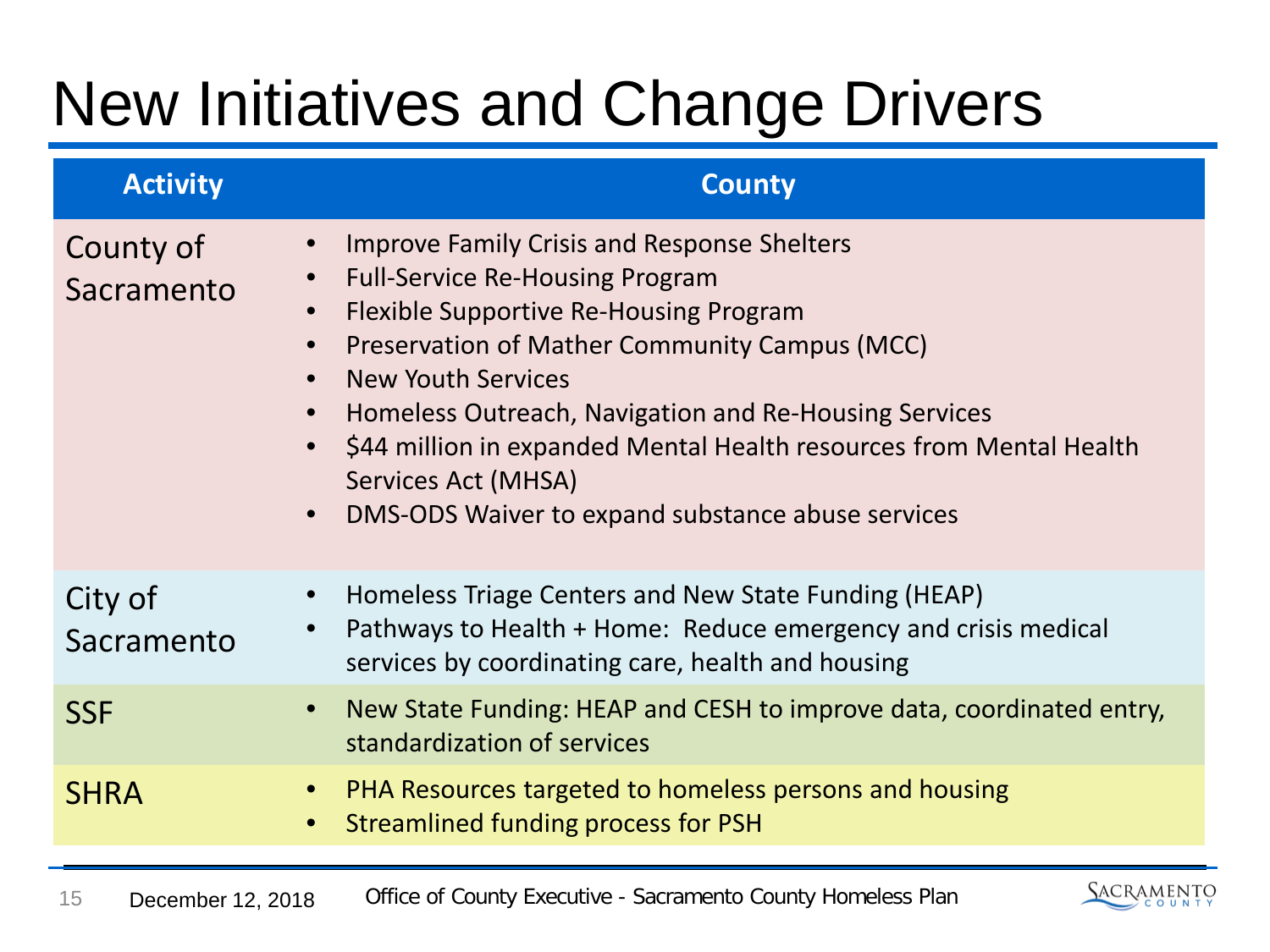- Lack of Affordable Housing
- **Entry Points are not coordinated**
- Lack of comprehensive, real-time data
- No single system vision or oversight

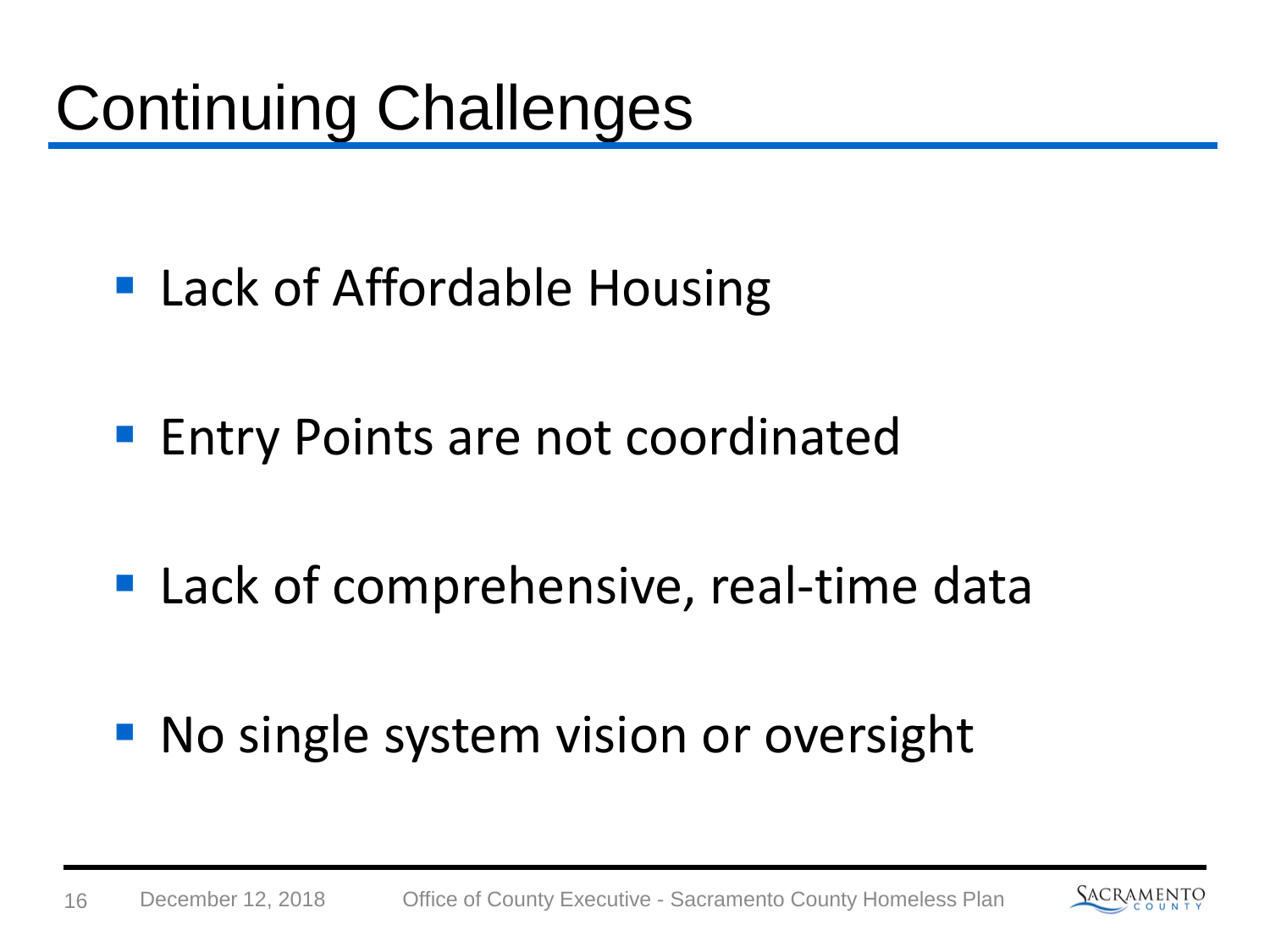# Proposed Solutions

| Prevent People from<br><b>Becoming Homeless</b>                                       | Strengthen diversion in shelter and navigation<br>$\bullet$<br>Inventory and improve alignment of community<br>based services<br>Improve jail discharge<br>$\bullet$<br>Improve hospital discharge                                                                    |
|---------------------------------------------------------------------------------------|-----------------------------------------------------------------------------------------------------------------------------------------------------------------------------------------------------------------------------------------------------------------------|
| Improve Response to the<br><b>Street Crisis and Improve</b><br><b>Quality of Life</b> | Coordination and community standards in navigation<br>$\bullet$<br>Regional law enforcement training for first responders<br>Protocols and education for managing and preventing<br>$\bullet$<br>disease<br>Collaborate with impacted business districts<br>$\bullet$ |
| <b>Expand and Improve</b><br>Shelter and Interim<br><b>Housing</b>                    | Low-barrier shelter expansion through HEAP<br>Community shelter standards<br>Improve access through Coordinated Entry                                                                                                                                                 |

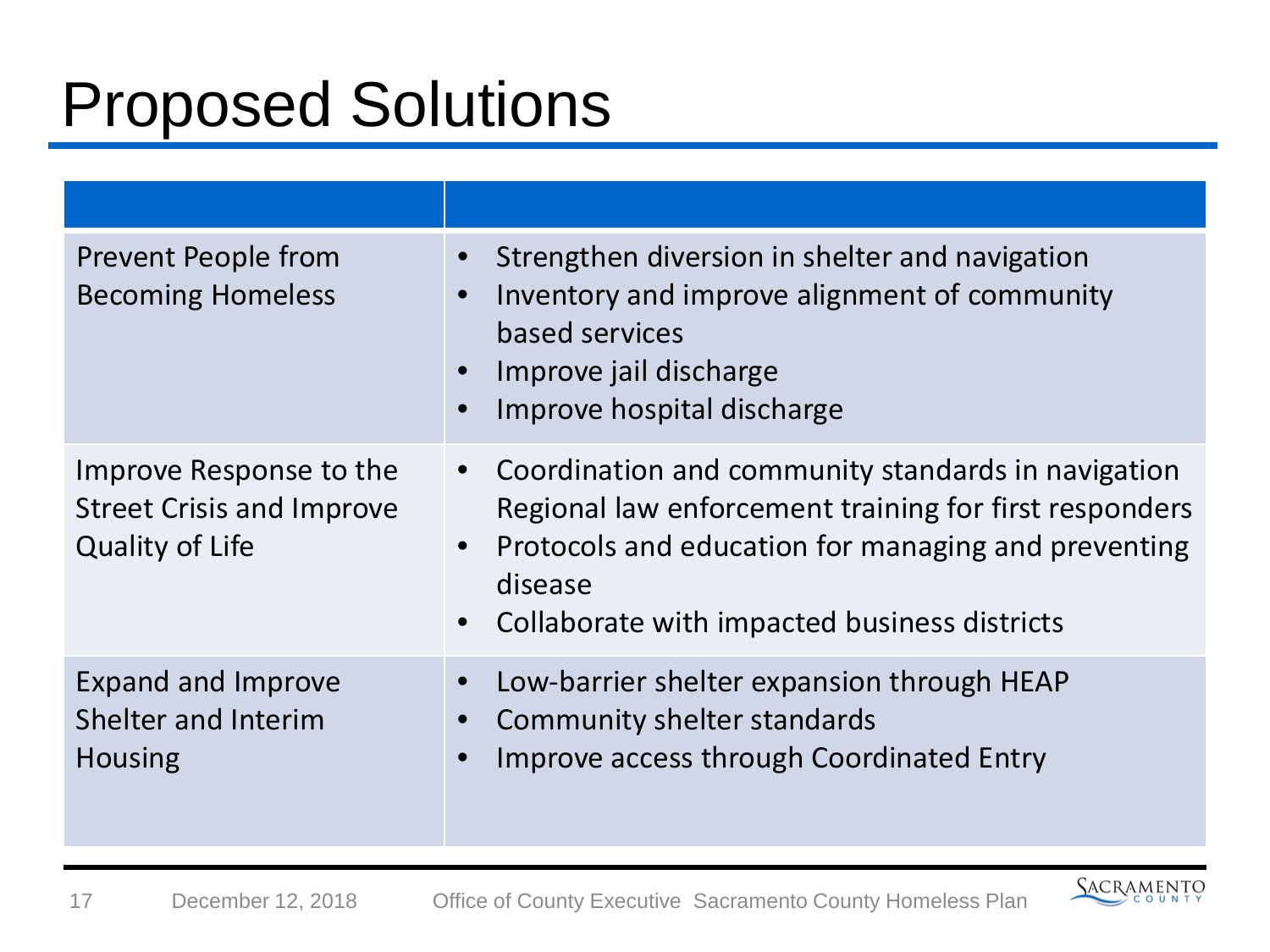## Proposed Solutions

| <b>Expand Targeted Permanent</b><br><b>Housing</b>                         | Implement Flexible Housing Pool (HEAP<br>$\bullet$<br>Re-housing coordination and standards<br>$\bullet$<br>Evaluate and continue PHA efforts, including<br>$\bullet$<br>move-on and convention housing initiatives<br>Inventory local gap financing across jurisdictions<br><b>Coordinated NPLH funding</b><br>$\bullet$                                                 |
|----------------------------------------------------------------------------|---------------------------------------------------------------------------------------------------------------------------------------------------------------------------------------------------------------------------------------------------------------------------------------------------------------------------------------------------------------------------|
| Leverage and Coordinate<br><b>Mainstream and Other</b><br><b>Resources</b> | Fully implement \$4 4 million expansion<br>New grant for mentally ill homeless interfacing<br>with jail<br>Coordinate DMC-ODS waiver with homeless<br>system<br>Records expungement and jail diversion pilot<br>$\bullet$<br>Coordinate on Health Homes implementation by<br>$\bullet$<br><b>Managed Care</b><br>Improve connections to mainstream employment<br>services |
| 18<br>December 12, 2018                                                    | SACRAMENTO<br>Office of County Executive - Sacramento County Homeless Plan                                                                                                                                                                                                                                                                                                |